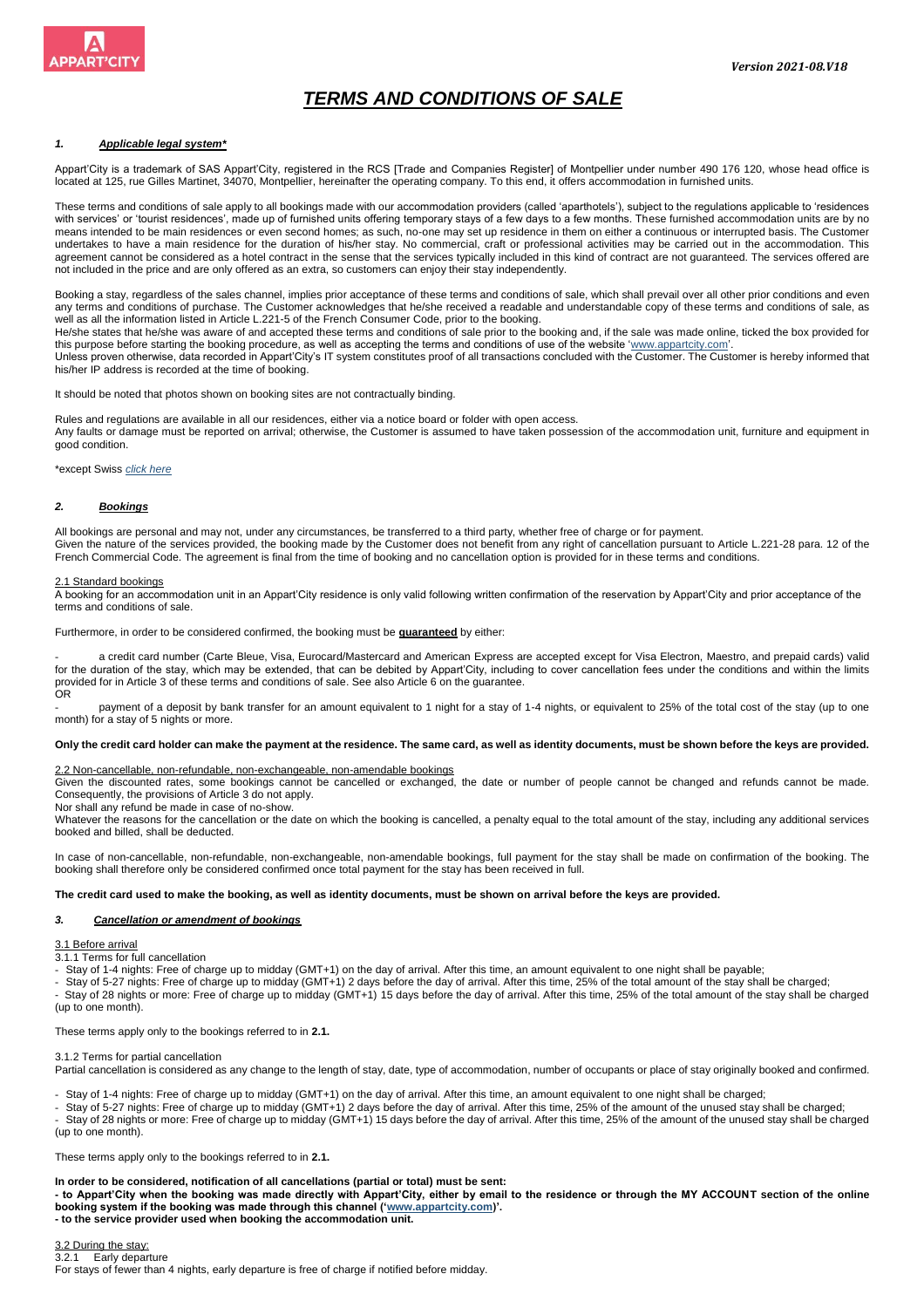

For stays of 4 nights or more, the following penalties shall be applied:

- early departure is free of charge if it is notified at least 28 days before the date of departure;
- if the departure is notified fewer than 7 days before the actual date of departure, 30% of the remaining amount shall be charged;
- if the departure is notified between 7 and 14 days before the actual date of departure, 25% of the remaining amount shall be charged;
- if the departure is notified between 15 and 27 days before the actual date of departure, 15% of the remaining amount shall be charged.

Given the sliding scale of rates, Customers who wish to reduce the length of their stay should bear in mind that the price they benefited from may be increased from the first night.

3.2.2 Extension:

From the day of notification, the price for additional nights shall be updated based on the current rate at the time of the extension, which may not retroactively trigger a discount. This extension does not require staying in the same accommodation unit and is subject to availability for the total length of stay. If your stay exceeds 28 nights, an accommodation agreement shall be signed pursuant to Article 4.2.

## *4. Arrival*

The accommodation units are available from 3pm or 4pm (local time) depending on the residence. Early arrival is possible subject to availability and for an additional charge.

## 4.1 Late arrival

In case of arrival outside opening hours, the amount stated in the booking terms shall be debited on the day of arrival.

# 4.2 Arrival procedure for all stays

For all stays and as a guarantee, a credit card number (valid for the duration of the stay) must be provided on the day of arrival, before the keys are provided. The Customer must also show the credit card used for the booking as well as an original copy of his/her proof of identity. Payment for the accommodation shall be made in full **on the day of arrival**, before the keys are provided.

On arrival, the Customer may be asked for a fixed security deposit of  $E250$  to cover any property damage or other problems caused during the stay in accordance with Article 4.3.1 with the exception of the amount (see terms and conditions of the residence).

Pursuant to the French Code of Entry and Residence of Foreigners and of the Right to Asylum, all Customers of foreign nationality, including citizens of the European Union, shall be asked on arrival to complete an individual registration form that may be pre-completed by Appart'City and accompanied by proof of identity. This form must be kept for 6 months and may be provided to the police on request.

Refusal to complete or sign this form is considered legitimate grounds for refusal of sale.<br>In order to verify the Customer's nationality and the requirement to complete this form, **valid proof of identity must be shown on** 

## 4.3 Stay of 28 nights or more

4.3.1 Security deposit

A security deposit shall be required for all stays of 28 nights or more, before the keys are provided. This security deposit shall be collected on arrival with the price of the first month and may be made by credit card imprint or bank transfer.

The amount of the security deposit is equal to a stay of 1 month with no additional charges.

This security deposit may be used as payment for unpaid stays and charges, in case of intentional or accidental damage, for cleaning charges, to replace items noted as missing at the time of the Customer's departure and, more generally, for the proper performance of the accommodation agreement. The relevant amount shall be debited from the credit card. See Article 6 on the guarantee.

The guarantee may also be used by Appart'City in case of cancellation fees, full or partial non-payment of amounts owed to the operating company for the provision of accommodation and/or optional services, the cost of any repairs in the accommodation or communal areas or theft in the residence. 4.3.2 Accommodation agreement

For all stays of 28 nights or more, an additional accommodation agreement shall be entered into between the residence and the Customer at the time of arrival. The Customer must provide the documents referred to below; otherwise, the stay may not go ahead.

4.3.3 Documents to be submitted

- Original copy of valid identity card or passport;

- 3 most recent payslips; - Current proof of address.

4.3.4 Inventory

An inventory shall be drawn up between Appart'City and the Customer on arrival and departure from the accommodation unit.

#### *5. Staying in our residences - Departure*

#### 5.1 Occupation

Since accommodation is booked for a set number of people, any change in the number of occupants shall be considered as a partial cancellation, giving rise to the application of the provisions relating to amendments to bookings provided for in Article 3.1.2 and the associated penalties.

The accommodation is free for children under two (2) staying in their parents' accommodation unit. It should be mentioned at the time of booking that cots and baby kits are provided free of charge subject to availability (see terms and conditions of the residence). Breakfast is free for children under 6 with paying adults.

#### 5.2 Rules and regulations

The Customer undertakes to follow the rules and regulations given in the room directory of each accommodation unit, which lists all services and prices.

Appart'City reserves the right to enter the accommodation to carry out cleaning services, as well as to inspect the condition and security of the accommodation. In case of failure by the Customer to fulfil his/her obligations under these terms and conditions, as well as the rules and regulations of the residence, Appart'City reserves

the right to interrupt the Customer's stay.

## 5.3 Pets

Only dogs and cats weighing less than 30 kg are allowed in Aparthotels (without exceeding one pet per apartment)*,* and subject to the presentation of a certificate of ownership for dogs if the category that they belong to requires it. Category 1 and 2 dogs classified as dangerous are prohibited throughout our residences. Pets that are allowed shall not interfere with the safety and tranquillity of other persons on site and are not allowed to roam freely throughout the residences. They are not allowed near swimming pools, meeting, fitness or breakfast rooms. In any event, pets shall remain under the full responsibility of their owner. A daily-fixed rate must be paid and will be collected on site.

## 5.4 Transfer

If an exceptional occurrence makes it impossible for the Customer to take up residence in the accommodation, Appart'City may either offer a transfer, for all or part of the booked stay, to another residence providing similar services, with any additional costs relating to the transfer being paid by Appart'City, or refund any amounts already paid.

#### 5.5 Appropriate use

The accommodation is provided in good condition, and the Customer undertakes to return it as such at the end of the stay. He/she shall use the rented accommodation and facilities peacefully and reasonably, pursuant to Articles 1728 and 1729 of the French Civil Code. The Customer must report any faults or damaged items as soon as he/she arrives at the accommodation (or as soon as reception opens in case of late arrival).

## **5.6** Departure

The accommodation units must be vacated no later than 10am or 11am (local time) depending on the residence. Late departure is possible subject to availability and for an additional charge.

Appart'City shall carry out a cleanliness inspection, it being specified that the kitchenette must in all cases be cleaned by the Customer. Consequently, any lack of cleanliness, missing items or damage to property or goods shall be billed after departure.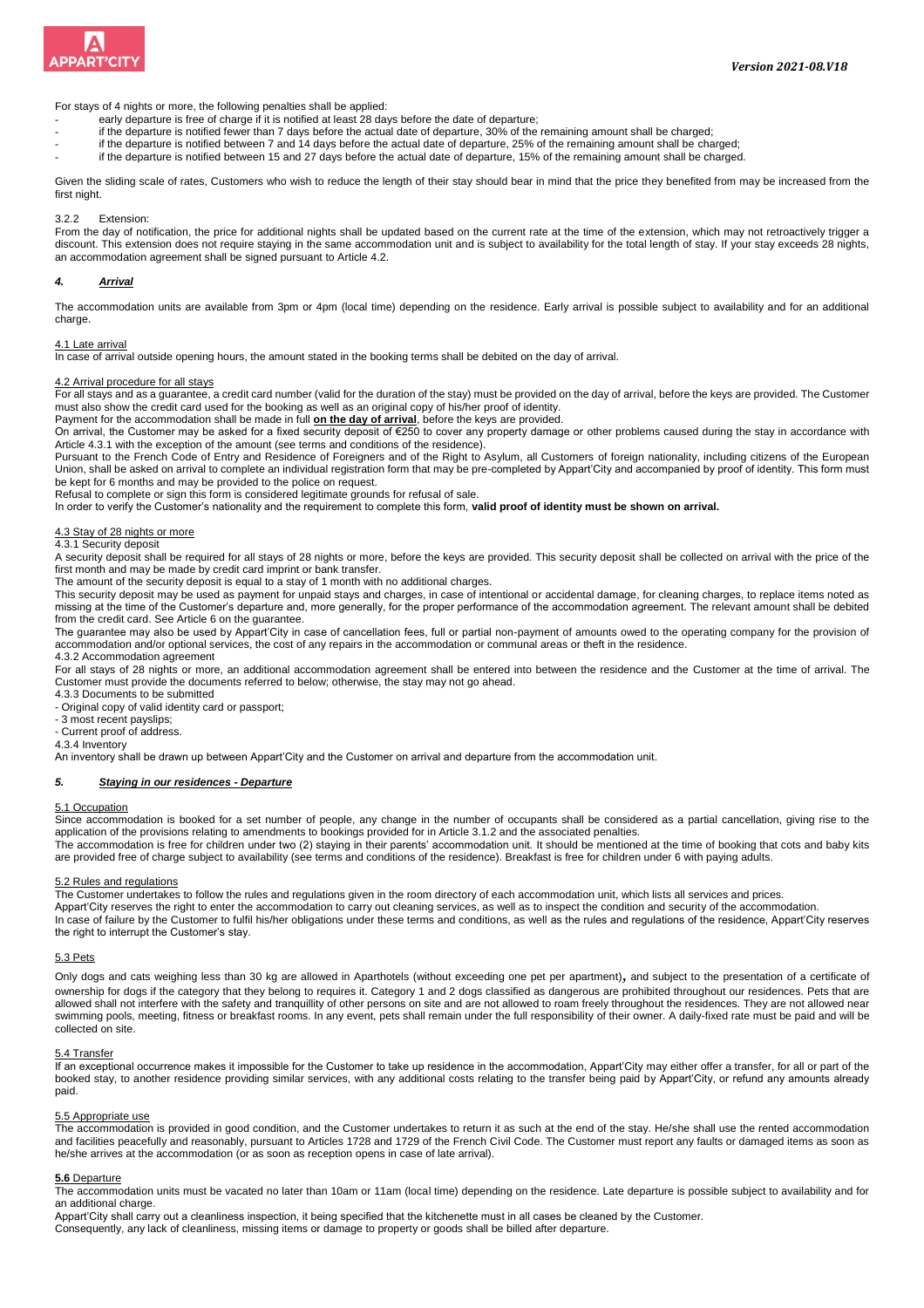

## *6. Prices - Payment terms - Reimbursement*

## 6.1 Rates

Prices are flexible and vary according to different criteria and the personalisation of services, including the date of the booking, the start date of the stay, its length, the type of accommodation unit and additional services (breakfast, laundry, car park, etc.).

Prices are listed and payable in euros. They are understood to include VAT and to be per unit per night for the dates and length of stay chosen.

The price of the stay includes water and, for stays of fewer than 28 days, electricity. For all stays of 28 days or more, electricity shall be charged in addition to the price. In case of unreasonable water and electricity consumption, Appart'City reserves the right to charge the Customer an additional fee.

Tourist taxes and optional services are not included in the rate. In addition to the accommodation, various services are provided such as breakfast, linen (sheets, towels), cleaning and dry cleaning. These services shall be billed in addition to the price of the stay, according to current rates on the day of the order. Payment shall be made in cash at the time of ordering the service.

Appart'City may change its rates at any time. In case of new laws or regulations that may result in a price change, such as changes to the VAT rate or the introduction of a new tax, these changes shall be reflected in the prices listed on the billing date.

In case of deferred payment granted to a company under a business agreement, non-payment of the invoice within the agreed time frame shall result in the automatic charging of a fixed sum of €40 (not subject to VAT) to cover internal recovery costs in addition to late penalties.

### 6.2 Payment terms

Accepted payment methods include valid credit cards (Carte Bleue, Visa, Eurocard/Mastercard and American Express except for Visa Electron, Maestro, and prepaid cards), bank transfer, cash (up to the regulatory limit), some travellers cheques and gift vouchers (information available from the residence). Bank and postal cheques are not accepted.

Payment for the accommodation shall be made in full on the day of arrival, before the keys are provided.

For those staying for more than one calendar month, payment for the first calendar month shall be made on arrival. If the Customer arrives after the 20th of the month, the first payment shall cover the end of the current month and the following calendar month. Other payments shall be made before the 5th of each calendar month, for the current month.

Deposits paid at the time of booking (see 2.1) shall be deducted from the amount of the stay.

#### 6.3 Guarantee

At the time of booking, you will be asked for a credit card number valid for the duration of the stay and at least 15 days after the date of departure in order to guarantee your stay. Cancellation or 'no-show' fees and compensation may be debited from this card.

This guarantee may be used by Appart'City in case of non-payment by the Customer of amounts still owed for the stay, including additional services but also any damage caused to the apartment or the residence in general. The credit card given as a guarantee may be debited after departure up to the amount of the estimate for repairs to the accommodation.

## 6.4 Reimbursement

Any refund shall be made in the same means that the related initial payment or any other appropriate means when necessary. Payments made by travelers cheques and gift vouchers shall only be refunded by a credit note with a limited period of validity.

## *7. Minors*

Accommodation units in Appart'City residences cannot accommodate minors under the age of 18 who are not accompanied by their legal guardians. Consequently, Appart'City reserves the right to refuse access to an accommodation unit that was booked in disregard of this rule. A booking or stay may be cancelled immediately if Appart'City discovers that the accommodation unit is intended to be occupied by unaccompanied minors. Under the same terms, Appart'City may end an ongoing stay at any time if it discovers that the accommodation unit is in fact occupied by a minor under the age of 18 who is not accompanied by his/her legal guardians.

### *8. Insurance - Liability*

Appart'City specifies that whatever the length of stay, it cannot be held liable for:

- damage suffered by vehicles parked in outdoor or underground car parks;
- damage suffered by third parties;

- theft, damage or disappearance of personal effects in the accommodation units, including in personal safes, communal areas, car parks and all other annexes and outbuildings.

These terms and conditions of sale are subject to the regulations applicable to residences with services or tourist residences. Articles 1952 et seq. of the French Civil Code, relating to hotels, are not applicable.

When pets are permitted (this information can be obtained from the residence), their owners are fully liable for damage that may be caused to goods or persons. As such, on arrival they must show their insurance certificate, up-to-date vaccination record and, if applicable, licence.

You must take certain precautions to avoid any inconvenience, in particular ensuring that windows are shut properly. The front door must be locked and you must check, after using the key or swipe card that it does not open.

## *9. Data protection*

Appart'City's privacy policy is available:

- on our website at the following address: www.appartcity.com;
- in our residences, either via a notice board or folder with open access.

# *10. Internet access*

The Internet connection is for reasonable personal and non-commercial use only, in accordance with current legislation and intellectual and artistic property rights. Users are responsible for using the service appropriately and undertake to guarantee Appart'City against any action or claim filed by a third party as a result of its actions, including on the Internet. Access to the service is restricted to natural persons of legal age, who are up to date with their financial obligations to Appart'City, and have a device with a Wi-Fi and/or Ethernet cable connection. Appart'City assumes no liability in case of malfunction of the user's device or its incompatibility with the Internet access service.

The Internet access offered must in no way be used for the purposes of copying, using, making available or disclosing to the public works of art or objects protected by copyright or similar rights, such as texts, images, photographs, music, audiovisual works, software and video games, without the permission of the holders of the rights provided for in Volumes I and II of the French Literary, Artistic and Industrial Property Code.

Downloading illegal files is a criminal offence punishable by three years in prison and a fine of €300,000 for natural persons, and a fine of five times this amount for legal persons.

#### *11. Settlement of disputes - Complaints*

Our residence staff are available to address any issues encountered during your stay. If, however, you wish to make a complaint, you can either send an email to the address relationsclients@appartcity.com, or send a registered letter with acknowledgement of receipt for the attention of Customer Services to the company's head office located in Montpellier (34070) 125 rue Gilles Martinet.

Your request must contain enough information to enable it to be processed quickly, such as your address, email and phone number as well as the full name and address of the Appart'City residence you stayed at and a brief statement of the facts.

If, unfortunately, an amicable resolution cannot be found, and pursuant to ruling no. 2015-1033 of 20 August 2015 as well as implementing decree no. 2015-1382 of 30 October 2015, any consumer disputes, subject to Article L.152-2 of the French Consumer Code, may be submitted to mediation with the CMAP (Centre de Médiation et d'Arbitrage de Paris):

#### **CMAP Médiation Consommation, 39 avenue Franklin D. Roosevelt, 75008 PARIS**